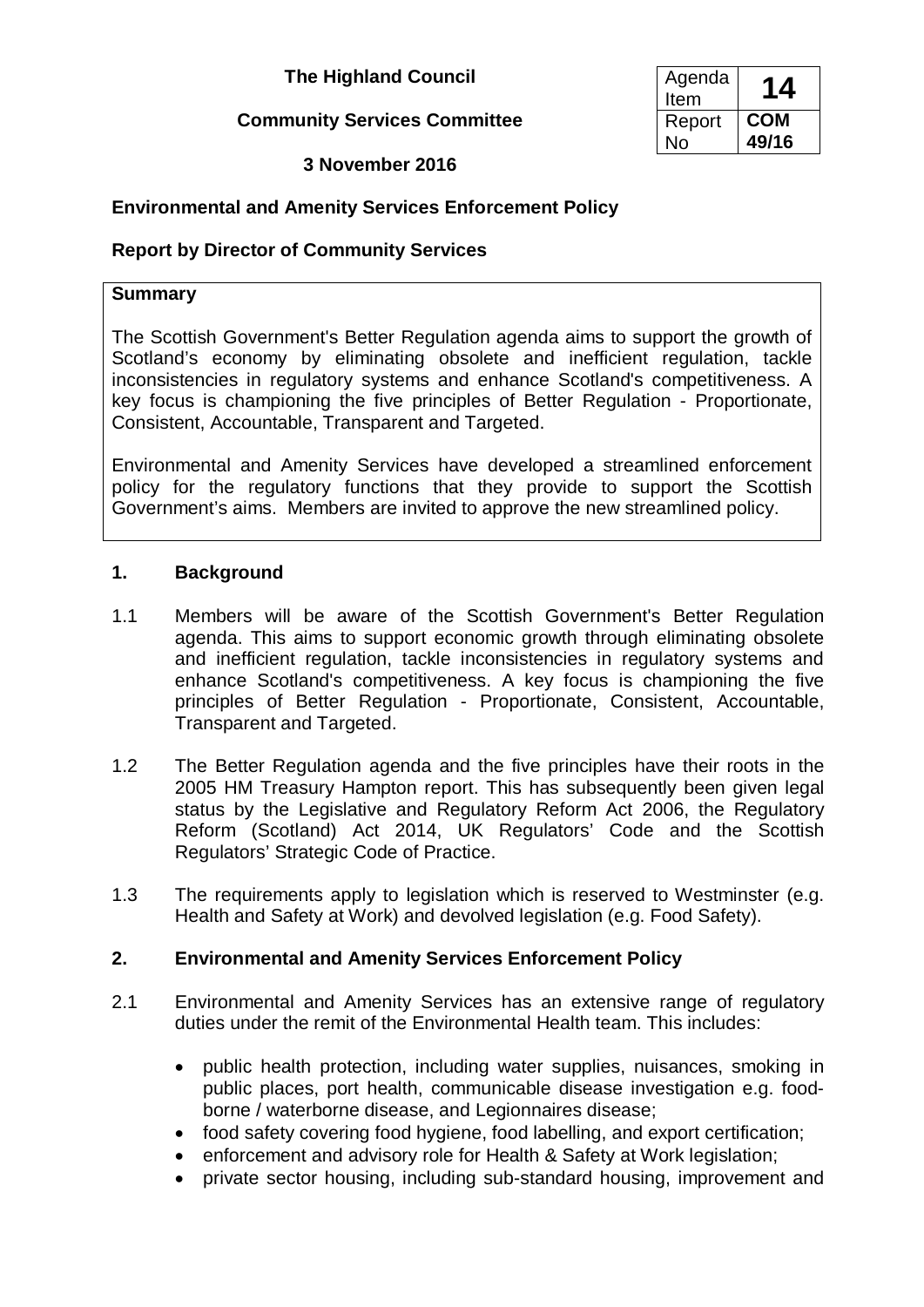repairs grants, closing and demolition orders, Houses in Multiple Occupation and housing defects;

- pollution control which includes noise control and local air quality management;
- contaminated land covering the regulatory role for contaminated land prevention through development control, advisory role to other council services on asset transfer and development;
- animal health and welfare which can include dealing with foot and mouth disease, anthrax, avian flu and bluetongue;
- licensing duties which include a general enforcement role for activities licensed under the Civic Government legislation and an administrative and enforcement role for licensing of caravan sites, venison dealers, animal boarding establishments, pet shops, zoos, cinemas, theatres, sports grounds and dangerous wild animals; and
- dog control, pest control, litter education and enforcement, fly-tipping, waste duty of care, abandoned vehicles;
- 2.2 Much of the work is preventative, and has an important role in ensuring the Highlands maintains its reputation as a safe and healthy place in which to live, work and do business.
- 2.3 The team has a number of existing enforcement policies covering specific functions e.g. food safety, health and safety at work, and nuisance investigation. These ensure that the team's activities align with the better regulation principles in a way which is transparent, accountable, proportionate, consistent and targeted.
- 2.4 Given the extensive range of regulatory duties, it has been recognised that a single, clear enforcement policy to cover all functions will result in more consistent decision-making and greater understanding of enforcement policy by the communities that we protect and those that we regulate.
- 2.5 **Appendix 1** contains the draft enforcement policy which replaces the existing enforcement policies in use by Environmental and Amenity Services. The approach to enforcement is based on the Hampton Principles; the five principles of good regulation; and the Regulators' Compliance.

### **3. Implications**

- 3.1 There are no known equality, climate change/Carbon Clever, Gaelic or rural implications arising from this report.
- 3.2 The policy ensures enforcement action is carried out in accordance with legal requirements and minimises risks of complaints or legal action from regulated persons as a result of inappropriate enforcement actions.

#### **Recommendation**

Members are invited to approve the Environmental and Amenity Services Enforcement Policy as detailed in **Appendix 1**.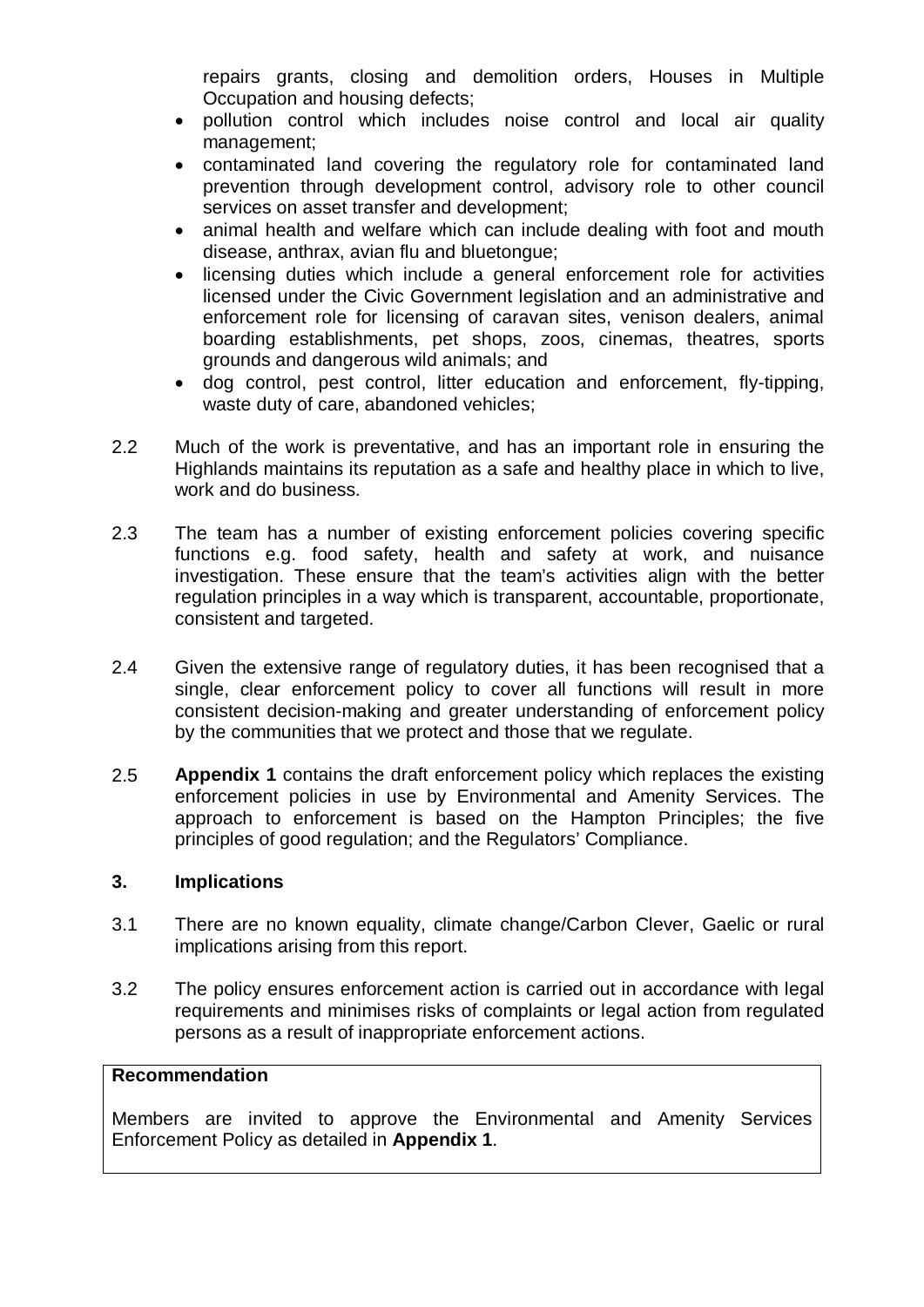Designation: Head of Environmental & Amenity Services

Date: 13 October 2016

Author: Alan Yates, Environmental Health Manager

Background Papers:

- Hampton Principles March 2005 by HM Treasury in a report by Sir Philip Hampton 'Reducing administrative burdens: effective inspection and enforcement.' [http://www.publications.parliament.uk/pa/cm201213/cmselect/cmspeak/1069/106](http://www.publications.parliament.uk/pa/cm201213/cmselect/cmspeak/1069/106911.htm) [911.htm](http://www.publications.parliament.uk/pa/cm201213/cmselect/cmspeak/1069/106911.htm)
- Legislative and Regulatory Reform Act 2006 <http://www.legislation.gov.uk/ukpga/2006/51/contents>
- Regulatory Reform (Scotland) Act 2014 <http://www.legislation.gov.uk/asp/2014/3/contents>
- UK Regulators' Code [https://www.gov.uk/government/uploads/system/uploads/attachment\\_data/file/30](https://www.gov.uk/government/uploads/system/uploads/attachment_data/file/300126/14-705-regulators-code.pdf) [0126/14-705-regulators-code.pdf](https://www.gov.uk/government/uploads/system/uploads/attachment_data/file/300126/14-705-regulators-code.pdf)
- Scottish Regulators' Strategic Code of Practice <http://www.gov.scot/Resource/0046/00467429.pdf>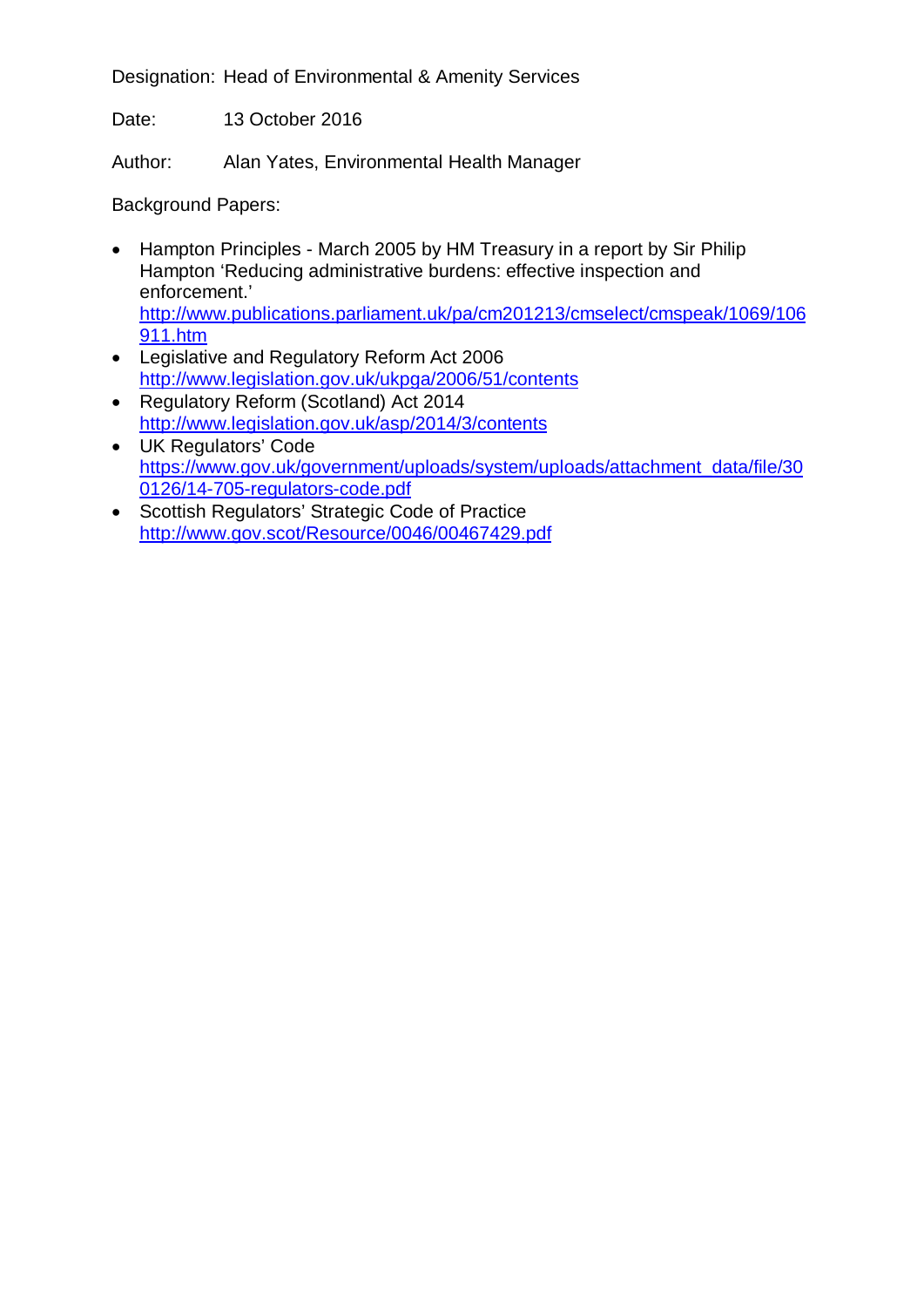### **APPENDIX 1**



**Community Services** Ref: EAS/EP1

**Environmental and Amenity Services** | Issued: 13/10/16

Version: 0.1 Status: DRAFT

### **Enforcement Policy** Review Date: xxx

### **1. Introduction**

- 1.1 Environmental and Amenity Services (EAS) is responsible for ensuring that those persons who must comply with the laws that we enforce do so. This includes compliance with any conditions attached to a licence granted by us.
- 1.2 This document sets out our enforcement policy and explains what regulated persons can expect from us. We have based our approach to enforcement on the Hampton Principles, the Legislative and Regulatory Reform Act 2006, the Regulatory Reform (Scotland) Act 2014, UK Regulators' Code and the Scottish Regulators' Strategic Code of Practice.
- 1.3 This document also satisfies our legal obligation to have enforcement policies which apply to food safety and health & safety law.
- 1.4 In this policy:
	- *regulated person* means anyone who must comply with the laws we enforce. Regulated persons will mainly be businesses and their employees but may also include non-business organisations, private individuals and the Highland Council. We will not give the Council more favourable treatment compared to other regulated persons.
	- *enforcement* includes all action taken by us following discovery of a breach of the law with the ultimate aim of ensuring that someone complies with the law. This may involve enforcement action, which can include advice, and the use of our investigatory powers (as defined in the Appendix).
	- *formal action* includes formal enforcement action and the use of formal investigatory powers (as defined in the Appendix) but does not include advice.

### **2. Our aims**

- 2.1 We aim to:
	- a) ensure that regulated persons take action immediately to deal with serious risks;
	- b) promote and achieve sustained compliance by regulated persons;
	- c) treat all regulated persons fairly;
	- d) be helpful to regulated persons who wish to comply;
	- e) support those who comply by targeting those who don't, in particular by taking firm action against those who flout the law or act irresponsibly;
	- f) protect the public in a way which does not stifle enterprise, hinder economic progress or place unnecessary burdens on businesses;
	- g) communicate this policy effectively to those people who are affected by it.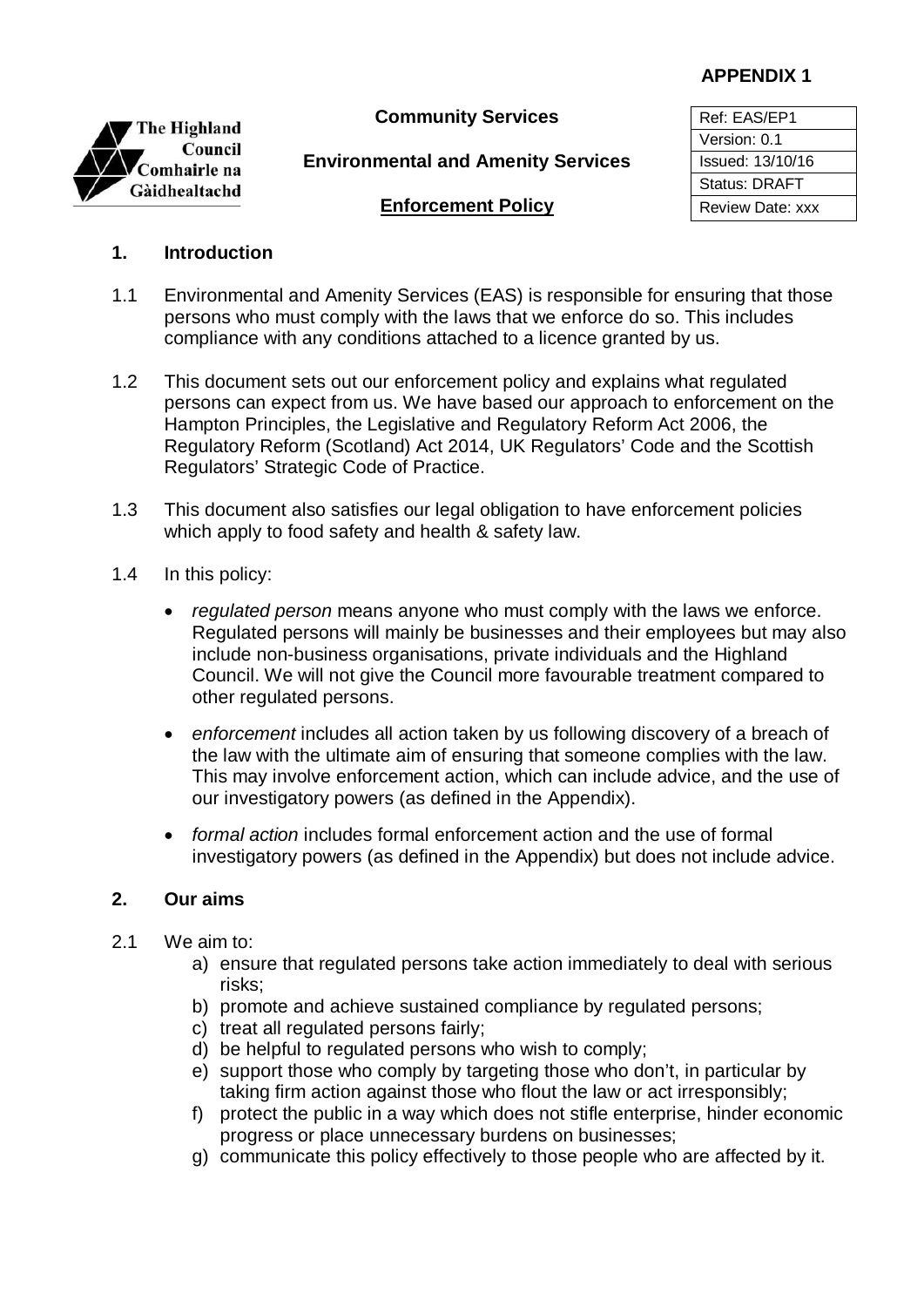- 2.2 We will strive to achieve our aims by carrying out our work in the following ways:
	- 1. Helpfulness;
	- 2. Openness;
	- 3. Proportionality;
	- 4. Consistency;
	- 5. Fairness and equality;
	- 6. Targeted action.

### **3. Helpfulness**

- 3.1 We firmly believe that prevention is better than cure and therefore we place a strong emphasis on the provision of advice to regulated persons. We will actively encourage them to seek advice from us at an early stage, especially new businesses or those expanding into a new area of activity.
- 3.2 Where possible, we will work with regulated persons to encourage compliance in a helpful manner in preference to taking formal action. However, where they abuse this goodwill we may need to adopt a more formal approach. We will be less likely to take formal action against anyone who regularly seeks advice from us and complies with any advice we give.
- 3.3 We will give information and advice in clear, concise and accessible language. We will provide general information and advice to regulated persons in a range of appropriate formats and media. We will confirm specific advice in writing on request.
- 3.4 Before we take any formal action we will provide an opportunity to discuss the matter and if possible resolve points of difference. However this will not apply when immediate action is required (for example, to prevent or respond to a serious breach, or where there is an imminent risk to health & safety, or where an opportunity for discussion is likely to defeat the purpose of the proposed enforcement action, or to prevent evidence being destroyed).
- 3.5 Our officers will explain in writing the reasons why they took a particular course of formal action. Where there are rights of appeal against formal action, advice on the appeal mechanism will be clearly set out in writing at the time the action is taken.
- 3.6 Where we have discretion we will ensure that our forms are simple, normally no more than two pages. We aim to minimise the amount and frequency of data collection.
- 3.7 We will try to be considerate in the timing of our visits but we would ask regulated persons to understand that it would be neither practical nor effective to give advance notice of our visits except in limited circumstances.

### **4. Openness**

4.1 Occasionally, in order to find out how a regulated person would deal with an ordinary member of the public, visits may need to be conducted covertly with the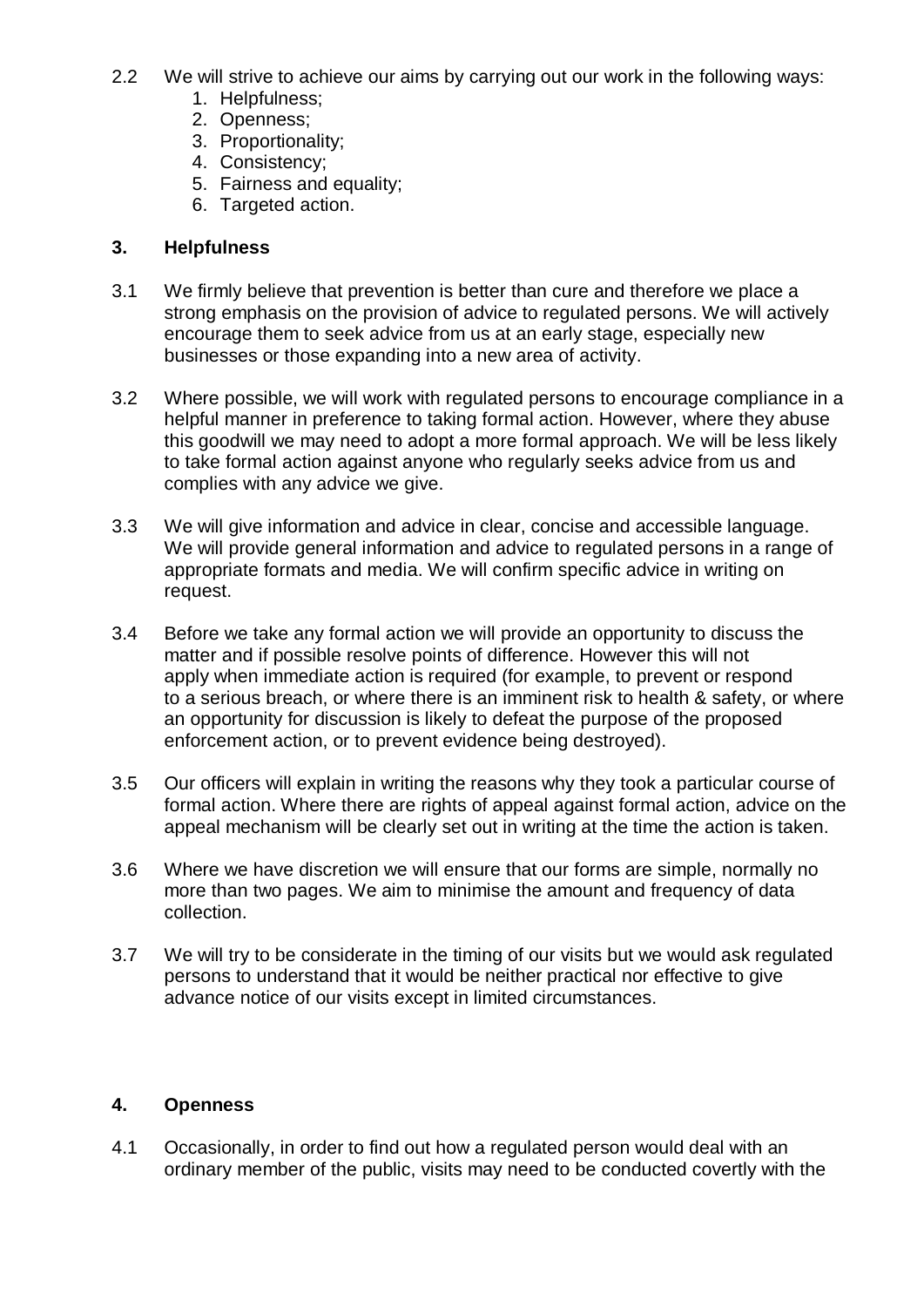officers posing as private individuals. However with the exception of these covert visits our officers will always produce their written credentials (including their name and photographic identification) and will explain the purpose of their visit.

- 4.2 We will consult regulated persons generally about the way we go about our work and we will carry out regular satisfaction surveys of those which have been inspected and those which have been investigated in response to a complaint from the public. We will publish the results of any surveys and explain what we will do in response.
- 4.3 This policy explains what regulated persons can expect from us. If you feel we have not complied with it, or if you are dissatisfied with any action we have taken, you can use the Council's complaints procedure to request that we carry out a formal review of that action. The procedure is described on our website; alternatively, please ask us for details. Complaints should include an explanation of why the regulated person is dissatisfied. The request should be made in writing unless the regulated person believes there is a need for an urgent review. The action will be reviewed by a senior officer who was not involved in the original decision-making process. We will fully explain the reasons for our decision and, if we decide to vary the action, we will describe how that variation will impact on you. If you remain dissatisfied we will tell you how to take your complaint further.
- 4.4 We will measure our performance against our standards and we will publish an annual performance report on our website and in our offices. We will aim to measure important outcomes (such as the percentage of businesses which are compliant), and not just numerical outputs (for example, the number of inspections carried out).

### **5. Proportionality**

- 5.1 Where we have discretion, when deciding what action to take we will act proportionately by balancing the risks to the public with the costs to the regulated person (in time and money) of implementing changes.
- 5.2 When deciding what action to take we will pay particular attention to our impact on smaller organisations. We will take reasonable steps to ensure that any action we take is proportionate to the size of the organisation unless that comes into conflict with the need for consistency (see below).
- 5.3 We will seek to impose the minimum burden compatible with ensuring compliance. Whilst we will encourage the adoption of good practice, we will always clearly distinguish between legal requirements and recommendations.
- 5.4 We will determine the most appropriate course of action to take by making a careful assessment of all of the following criteria with no one factor likely to be decisive on its own:
	- 1) The seriousness of the breach and in particular its impact on the safety, health and well-being of all those affected by it;
	- 2) The impact on people who are especially vulnerable, for example by reason of age, disability or any other impaired ability to protect themselves, and in particular whether such people were specifically targeted by the regulated person;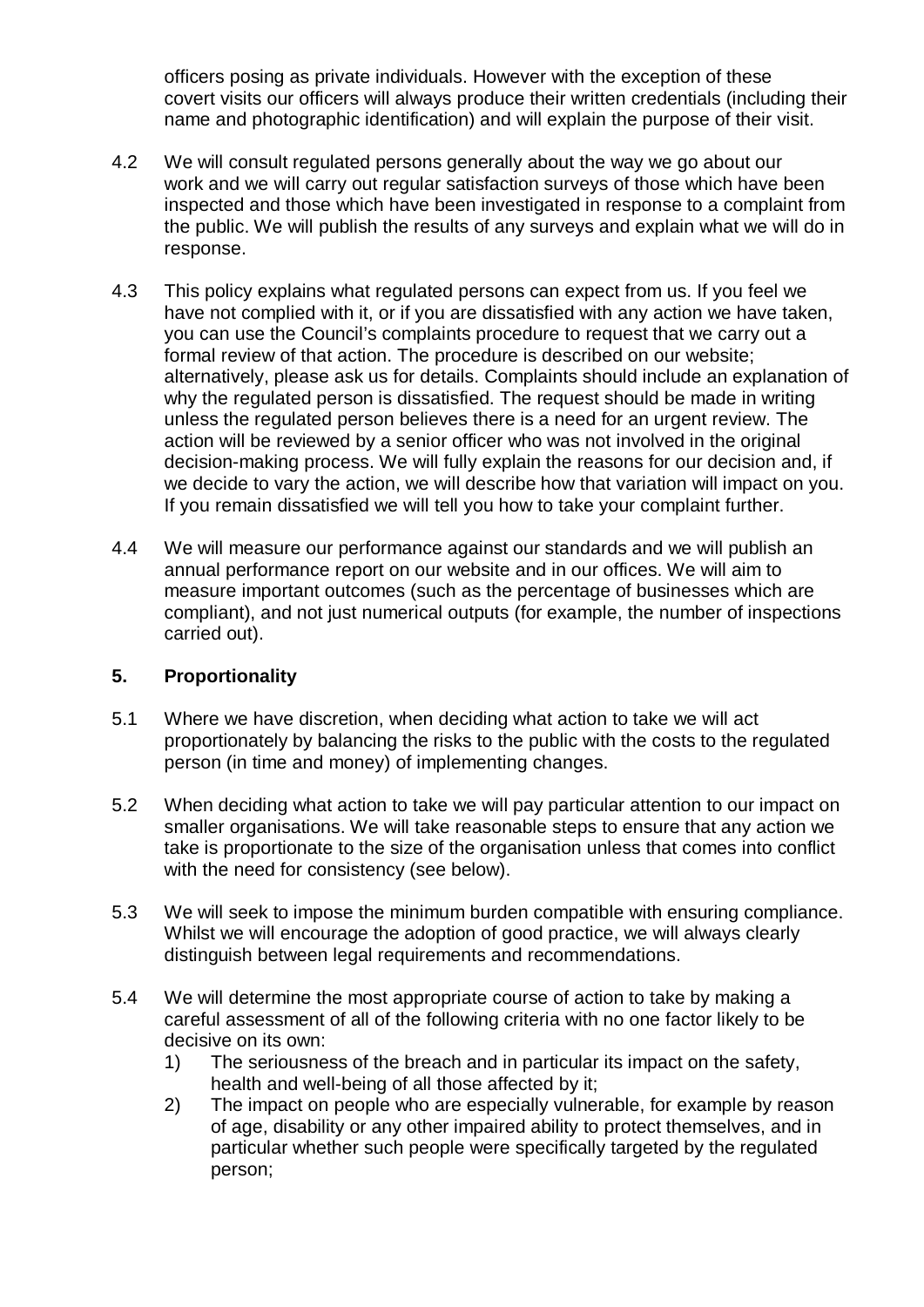- 3) The steps which the regulated person took, or the reasonable steps which they failed to take to prevent the offence;
- 4) The extent to which the regulated person has been proactive in seeking advice from us, and whether they have complied with any advice we have given;
- 5) The history of compliance and in particular whether any previous warnings went unheeded;
- 6) Evidence of fraudulent, deliberate, irresponsible, reckless or negligent behaviour, and evidence of aggression or harassment;
- 7) The likelihood of the contravention happening again;<br>8) The extent to which the regulated person accepts its
- The extent to which the regulated person accepts its responsibilities and is willing to heed advice;
- 9) Whether the breach is rectified promptly;
- 10) The need to deter future breaches;
- 11) The nature of the evidence available to us.

### **6. Consistency**

- 6.1 We will ensure that anyone who is regulated by us is treated consistently on each occasion, and consistently with other regulated persons. Consistency is not the same as uniformity; it means taking a similar approach in similar circumstances to achieve similar ends. We will do this by monitoring the enforcement action taken by our officers, and by training our officers.
- 6.2 We fully support the 'home authority' and 'primary authority' principles as the means by which regulated persons trading across local authority boundaries are able to rely on one local authority as their main source of advice on compliance.
- 6.3 We will work with other local authorities in the North of Scotland and throughout the UK to ensure consistent interpretation and application of the law. We will do this by playing an active part in cross-border working groups as well as by having regard to guidance from bodies such as Food Standards Scotland and the Health & Safety Executive.

### **7. Fairness and equality**

- 7.1 We will be fair in our dealings with regulated persons. Where we can exercise discretion, we will take into account the unique circumstances of each person and balance this fairly with the need for consistency.
- 7.2 When investigating complaints we will carry out all investigations in an independent, fair and even-handed manner by listening with an open mind to what everyone connected to the dispute has to say. Although we may give advice to the complainer, we will not act on their behalf. We will only form an opinion after examining the facts.
- 7.3 We will not measure ourselves by the quantity of enforcement action we take and we will not set targets. We will not take enforcement action specifically to assist with someone's civil claim and we will ensure that breaches with both criminal and civil elements are investigated by different officers.
- 7.4 We will comply with the council's guidance on communications when providing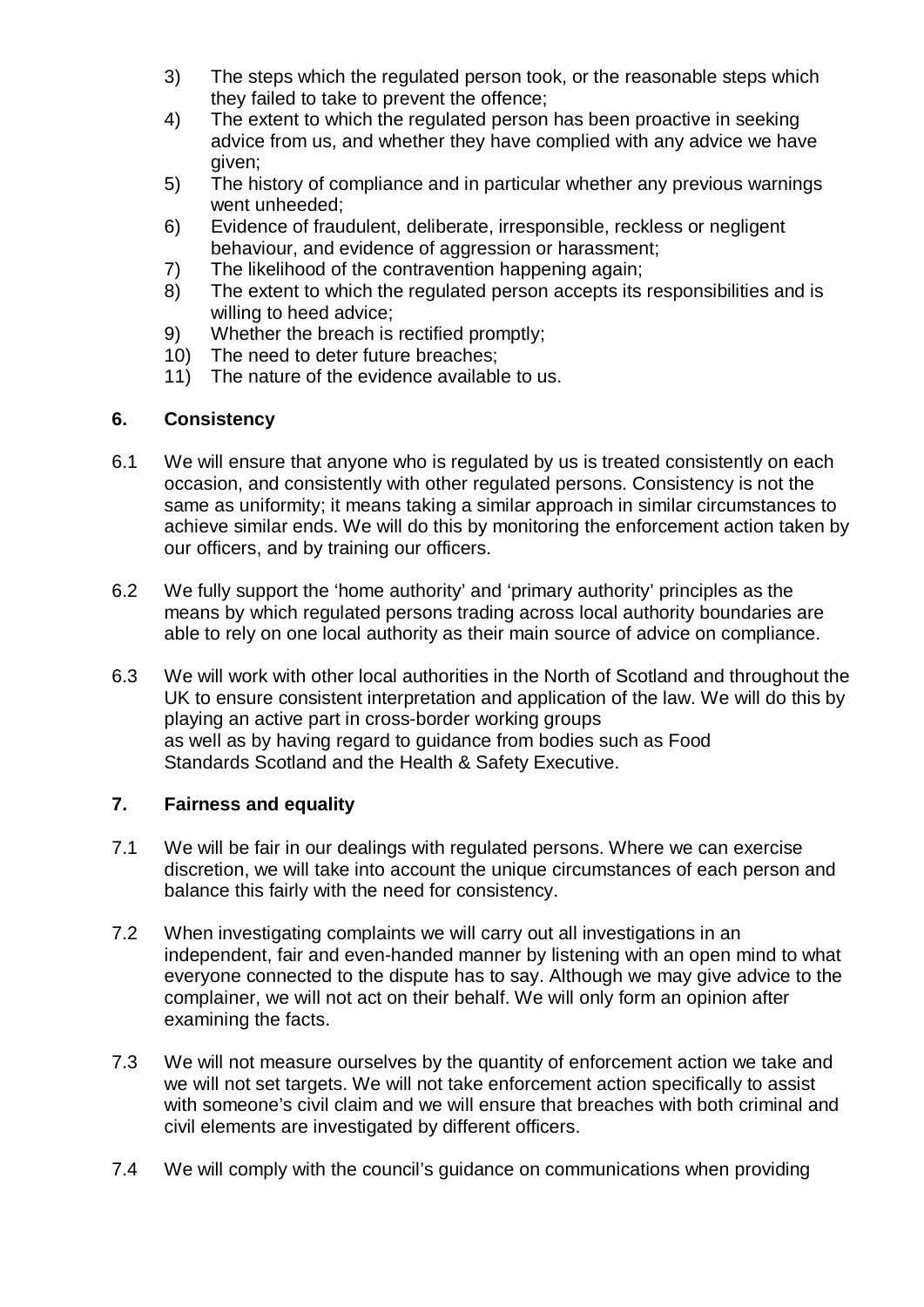information and advice, for example by providing it in an alternative format to suit the needs of the user. We will provide a language interpreting service during interviews where required.

7.5 We will take account of cultural issues and seek ways of developing our employees' capacity to deal with these effectively. We will take account of equalities needs during consultations.

### **8. Targeted action**

- 8.1 We will use the principles of risk assessment by taking into consideration the likelihood of non-compliance and the impact of non-compliance. We will use these principles to determine the frequency of inspection, and we will consider those principles when arranging other visits, for example to take samples and carry out projects. We will normally investigate all complaints from the public.
- 8.2 We will use standard widely-used risk assessment schemes such as those produced by Food Standards Scotland and the Health & Safety Executive. The assessment is usually based on the risk which the activity presents to the public or employees, the complexity of the legislation, the size and type of organisation, and the confidence which we have in the ability of the regulated person to comply based on our knowledge of their control systems and previous compliance levels. On request, we will explain to any regulated person why we have assigned them a particular risk rating.
- 8.3 Lower risk entities do still occasionally fail to comply with the law. We will therefore carry out a small element of random inspection but only where the burdens have been minimised.

### **9 Contact**

For any queries on the policy please contact: Alan Yates, Environmental Health Manager Community Services - Environmental Health The Highland Council, 38 Harbour Road, Inverness. IV1 1UF Office Tel: 01463 228728 Email: [env.health@highland.gov.uk](mailto:env.health@highland.gov.uk)

### **10 References**

Hampton Principles - March 2005 by HM Treasury in a report by Sir Philip Hampton 'Reducing administrative burdens: effective inspection and enforcement.' [http://www.publications.parliament.uk/pa/cm201213/cmselect/cmspeak/1069/1069](http://www.publications.parliament.uk/pa/cm201213/cmselect/cmspeak/1069/106911.htm) [11.htm](http://www.publications.parliament.uk/pa/cm201213/cmselect/cmspeak/1069/106911.htm) Legislative and Regulatory Reform Act 2006 <http://www.legislation.gov.uk/ukpga/2006/51/contents>

Regulatory Reform (Scotland) Act 2014 <http://www.legislation.gov.uk/asp/2014/3/contents>

UK Regulators' Code [https://www.gov.uk/government/uploads/system/uploads/attachment\\_data/file/3001](https://www.gov.uk/government/uploads/system/uploads/attachment_data/file/300126/14-705-regulators-code.pdf)